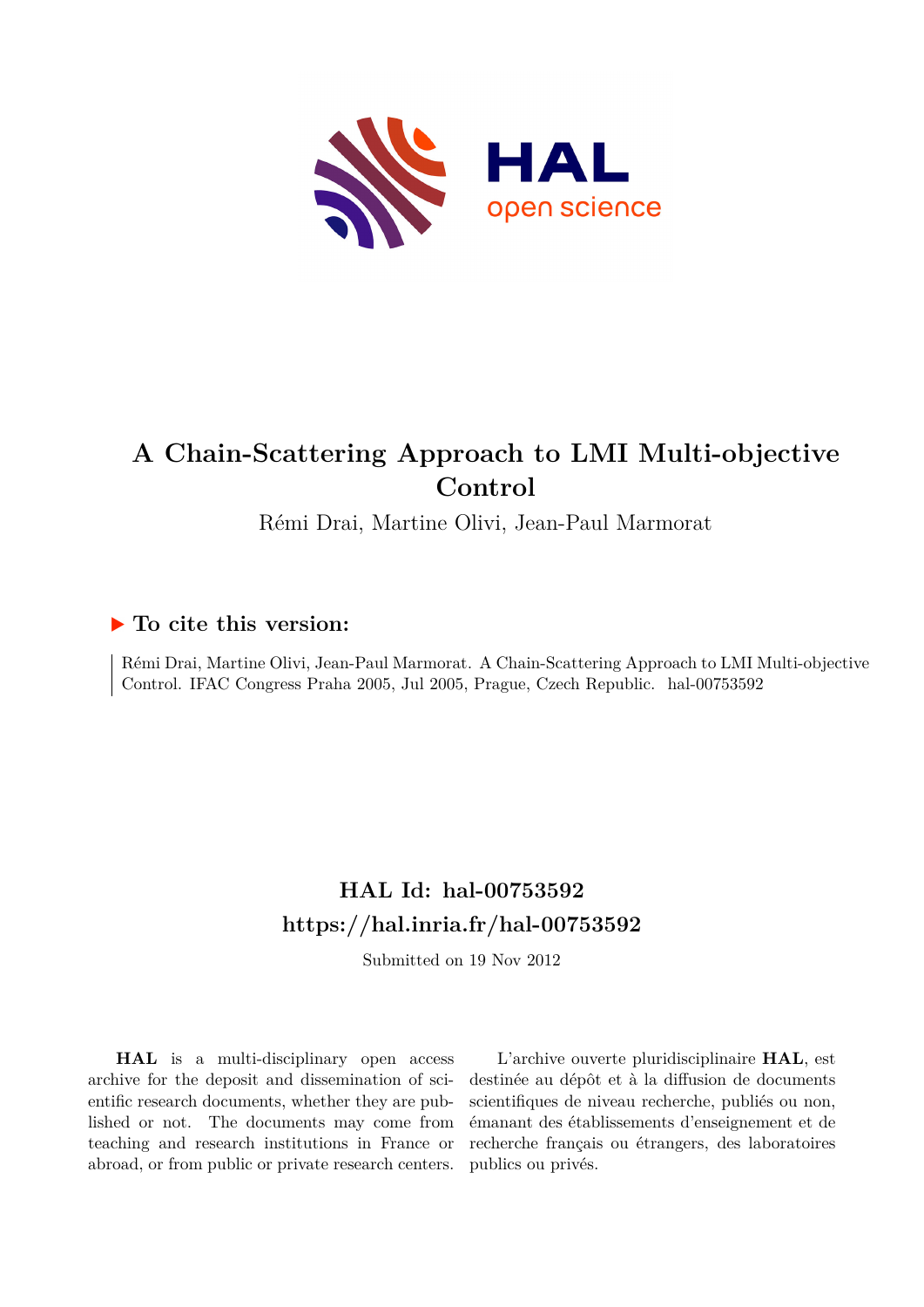## **A CHAIN-SCATTERING APPROACH TO LMI MULTIOBJECTIVE CONTROL**

## **Rémi DRAI** \* Martine OLIVI \*\* **Jean-Paul MARMORAT**

 *C.M.A., Ecole des Mines de Paris remi.drai@cma.inria.fr INRIA Sophia-Antipolis*

BP 93, 06902 Sophia-Antipolis Cedex, France

Abstract: This paper revisits, from a chain-scattering perspective, the LMI solution based on Youla-Kucera parametrisation of the general multi-objective control problem. The conceptual and computational advantages of the chain-scattering formalism are demonstrated by allowing a more direct derivation of some known results as well as by hinting to some new research directions.

Keywords: LMI, multi-objective control, chain-scattering, Youla-Kucera parametrisation

## 1. INTRODUCTION

The linear matrix inequality (LMI) formulation of multi-objective control, as exposed for example in (Scherer *et al.*, 1997), has become a very popular design method and is by now widely used in the control literature and its applications. More recently one of its most significant limitations that consist to formulate all the closedloop control objectives in terms of a single Lyapunov function has been overcome, in (Scherer, 2000), by using the well-known Youla-Kucera parametrisation to transform the approach of (Scherer *et al.*, 1997) into a more versatile and effective control technique.

This improvement comes with a cost in terms of the order of the resulting controller, this issue being related to the ability to efficiently represent and optimize the Youla-Kucera parameter. One of the main goals of this paper is to show how some of the main results of (Scherer, 2000) receive an interesting interpretation when expressed in a chain-scattering framework and how this same

framework can also be used to point out research directions that may significantly expand its current scope and applicability.

The chain-scattering formalism originated from circuit theory where it is still widely used. Its use in control is more recent and more limited; it has mostly been applied for  $H_{\infty}$  control, see eg. the articles (Ball-Helton-Verma, 1991), (Verma-Zames, 1991). The reader can also consult the textbook (Kimura, 1997) for a nice and more extensive treatment of the chain-scattering approach in control.

The article is organized as follows : well-known facts on the chain-scattering formalism and Youla-Kucera parametrisation are first recalled and discussed in order to motivate the approach proposed. The LMI multi-objective approach of (Scherer, 2000) is summarized in Section III and then revisited in Section IV. Possible extensions of the proposed approach are then mentioned before concluding.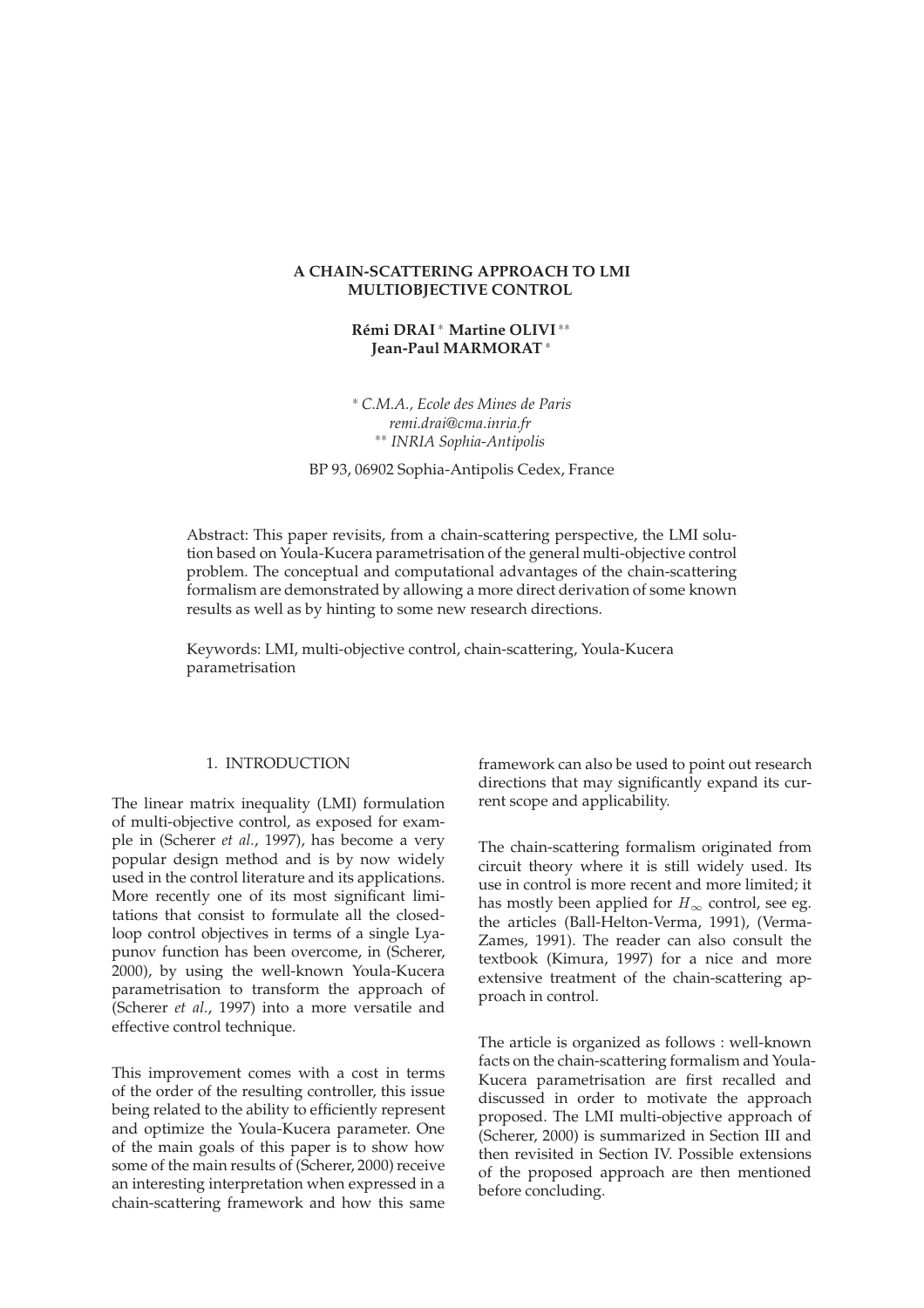#### 2. PRELIMINARIES AND NOTATIONS

In the following, both notations  $G(z) = \left(\frac{A|B}{C|D}\right)$  $C$   $D$  $\sim$ and  $G(z) = (A, B, C, D)$  will be used to denote a state-space realisation of the transfer matrix  $G(z)$ .  $RH_{\infty}$  will denote the set of rational, real, stable transfer matrices. It is also assumed that all plants are defined in a discrete-time setting; the extension to the continuous-time domain being straightforward.

#### *2.1 Chain Scattering Formalism*

Starting from a classical two-port plant  $P(z)$ relating some input variables  $(w, u)$  to output variables  $(z, y)$ , one can introduce the chainscattering operator  $chain(.)$  so that  $P = chain(P)$ is defined through

$$
\begin{pmatrix} z \\ w \end{pmatrix} = chain(P) \begin{pmatrix} u \\ y \end{pmatrix} \tag{1}
$$

as represented in Figure 1 below.

| Z            | $\hat{P} = chain(P)$ | u            |
|--------------|----------------------|--------------|
| $\mathbf{w}$ | $\hat{P} = chain(P)$ | $\mathbf{y}$ |

#### Fig. 1. *Chain-Scattering Representation*

It is readily shown that a chain-scattering representation of a plant  $P = \begin{pmatrix} P_{11} & P_{12} \ P_{21} & P_{22} \end{pmatrix}$  exists if and only if the transfer  $P_{21}$  is invertible in which case

$$
\hat{P} = chain(P) = \begin{pmatrix} P_{12} - P_{11}P_{21}^{-1}P_{22} & P_{11}P_{21}^{-1} \\ -P_{21}^{-1}P_{22} & P_{21}^{-1} \end{pmatrix}
$$

In the case where  $P_{21}$  is not invertible, some output augmentation techniques can be used in order to define  $chain(P)$ , see eg. (Kimura, 1997).

Likewise, starting from a chain-wave representation  $\hat{P} = G$ , one can also define the scattering operator

$$
\check{G} = chain^{-1}(G) = \begin{pmatrix} G_{12}G_{22}^{-1} & G_{11} - G_{12}G_{22}^{-1}G_{21} \\ G_{22}^{-1} & G_{22}^{-1}G_{21} \end{pmatrix} \tag{2}
$$

which associates to  $\hat{P} = G$  its usual input/output  $(I/O)$  representation  $P = G$ . Moreover, it is also useful to introduce the dual chain-scattering operator

$$
dchain(P) = chain(P)^{-1} =
$$
  
\n
$$
\begin{pmatrix} P_{12}^{-1} & P_{12}^{-1}P_{11} \\ P_{22}P_{12}^{-1} & P_{21} - P_{22}P_{12}^{-1}P_{11} \end{pmatrix}
$$

which relates the variables, in Figure 1, according to  $\overline{\phantom{a}}$  $\sim$  $\overline{\phantom{a}}$  $\sim$ 

$$
\begin{pmatrix} u \\ y \end{pmatrix} = dchain(P) \begin{pmatrix} z \\ w \end{pmatrix}
$$

A formula similar to (2) relating the operators  $dchain(.)$  and  $dchain^{-1}(.)$  being readily available.

### *2.2 Plants Interconnexion*

One of the main advantages of the chain-scattering formalism is that it simplifies considerably the feedback interconnexion of two-port plants. From the definition of  $chain(.)$ , one can indeed immediately verify that

$$
chain(P_1 \star P_2) = chain(P_1).chain(P_2)
$$

where :  $P_1 \star P_2$  denotes the classical Redheffer or star product of the plants  $P_1$  and  $P_2$  illustrated in Figure 2. Moreover, one can also easily check that



Fig. 2. *Redheffer or star product*

$$
F_l(P, K) = Hom(\hat{P}, K)
$$

with

$$
F_l(P, K) = P_{11} + P_{12}K(I - P_{22}K)^{-1}P_{21}
$$
  
 
$$
Hom(\hat{P}, K) = (\hat{P}_{11}K + \hat{P}_{12})(\hat{P}_{21}K + \hat{P}_{22})^{-1}
$$

Another interest of using the chain scattering formalism in control is that it provides a natural framework for the classical Youla-Kucera parametrization, cf. (Ku era, 1979) and (Youla *et al.*, 1976).

#### *2.3 Parametrization of All Stabilizing Controllers*

We recall the well-known facts: a controller internally stabilizes the plant  $P=\begin{pmatrix} P_{11} & P_{12} \ P_{21} & P_{22} \end{pmatrix}$  i.f.f. it stabilizes the resulting representation of  $P_{22}$ supposed to be minimal. Moreover if  $P_{22}$  admits a (right) coprime factorization

$$
P_{22}(z) = N(z)M(z)^{-1}N, M \in RH_{\infty}
$$

then starting from any arbitrary stabilizing controller  $K_0(z) = X(z)Y(z)^{-1}$ , the Youla-Kucera parametrization states that all stabilizing controllers are of the form

$$
K(z) = (X + MQ) \cdot (Y + NQ)^{-1}
$$
 (3)

where the matrix  $U(z) := \begin{pmatrix} M & X \\ N & V \end{pmatrix}$ N Y is normalized into a doubly-coprime factorization and that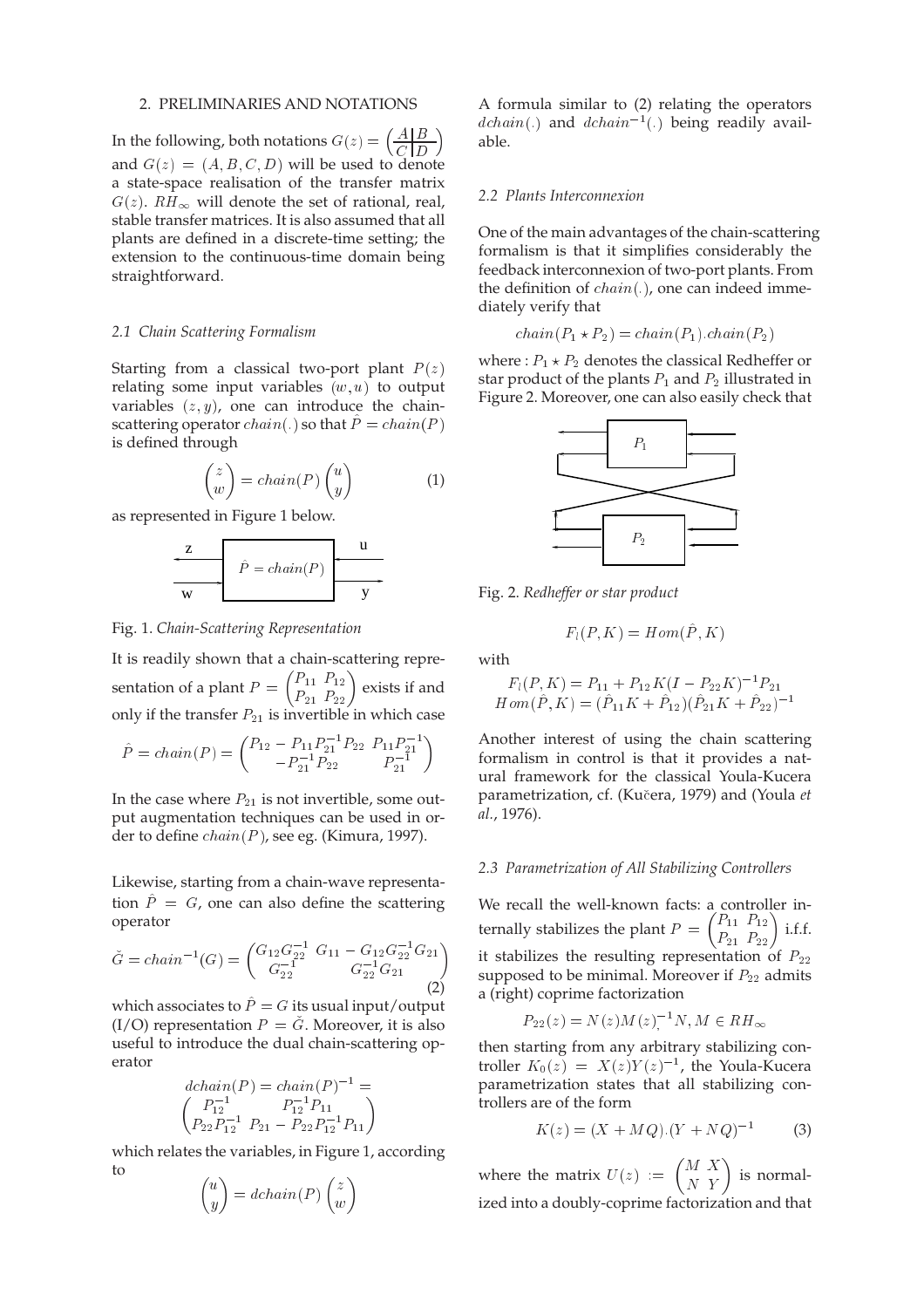$Q(z) \in RH_{\infty}$ .

Using a chain-scattering vocabulary, Youla-Kucera parametrization says that stabilizing controllers can be written

$$
K(z) = Hom(U, Q) \tag{4}
$$

where  $U(z)$  is a particular unit of  $RH_{\infty}$ .

The closed-loop structure of the standard problem of modern control theory can thus be represented as in Figure 3 below.



Fig. 3. *Closed-loop Structure in the Chain-scattering Framework*

#### *State-space Formulas (observer-based case)*

In the special case where  $K_0$  is an observer-based stabilizing controller for  $P_{22}(z) = \left(\frac{A \mid B_u}{C_u \mid D_{uu}}\right)$ defined by the two gain matrices  $(K_c, K_f)$  simple state-space formulas for  $U(z)$  are those given by Nett et al. in (Nett-Jacobson-Balas, 1984), namely

$$
U = \begin{pmatrix} A - B_u K_c & B_u & -K_f \\ \hline -K_c & I & 0 \\ C_y & 0 & I \end{pmatrix}
$$

where it is assumed for the sake of simplicity and without loss of generality that  $D_{yu} = 0$ .

The usual (but somewhat less natural) formulation of Youla parametrization  $K(z) = F<sub>l</sub>(J, Q)$ used in robust control is obtained by applying the scattering operator  $chain^{-1}(.)$  to the unit matrix  $U(z)$ , viz.

$$
J = \check{U} = \begin{pmatrix} \frac{A - B_u K_c - K_f C_y}{K_f B_u} & \frac{B_u}{K_f B_u} \\ -K_c & 0 & I \\ -C_y & I & 0 \end{pmatrix}
$$

#### 3. LMI MULTI-OBJECTIVE CONTROL

Using the usual assumptions and notations of multi-objective control, cf. for example (Scherer *et al.*, 1997) or (Scherer, 2000), one considers a generalized plant of the form :

$$
\begin{pmatrix} x_{k+1} \\ z_i \\ y \end{pmatrix} = \begin{pmatrix} A & B_{w_i} & B_u \\ C_{z_i} & D_{z_i w_i} & D_{z_i u} \\ C_y & D_{y w_i} & 0 \end{pmatrix} \begin{pmatrix} x_k \\ w_i \\ u \end{pmatrix}
$$

where a controller  $u = K(z)y$  is searched such that a different control objective is satisfied on

each closed-loop transfer  $T_{z_iw_i}$ .

In the LMI approach, these control objectives are expressed by some closed-loop matrix inequalities constraints involving a Lyapunov matrix associated to the  $T_{z_iw_i}$  constraint and the controller parameters. The main difficulty being then to transform these nonlinear constraints into LMI constraints in some newly defined variables.

The main contribution of the paper (Scherer, 2000) is to show how to reduce the search of a multi-objective controller  $K(z)$  into a tractable LMI problem by restricting the parameter  $Q(z) \in$  $RH_{\infty}$  to the form

$$
Q(z) = \sum_{i=1}^{N} \bar{Q}_j q_j(z)
$$

with fixed transfers  $q_i(z)$  (e.g.  $q_j(z) = 1/z^j$  which corresponds to a Finite Impulse Response or FIR expansion).

The decision variables of the obtained LMI problem are:

- the coefficients  $Q_j$  of the above expansion.
- some new variables related to the Lyapunov matrix  $\mathcal{X}_i > 0$  associated to the  $T_{z_i w_i}$  constraint.

This LMI formulation of the multi-objective problem is made possible by taking advantage of the well-known linearity property of the closed loop transfers  $T_{z_iw_i}$  w.r.t. the  $Q(z)$  parameter as well as thanks to an *ad-hoc* linearizing change of variables.

These two key points of (Scherer, 2000), the first one being central in the approach of (Boyd and Barratt, 1991), are now examined from a chainscattering perspective.

### 4. CHAIN-SCATTERING FORMULATION

#### *4.1 Linearity w.r.t. the Q Parameter*

This classical linearity property

$$
T_{z_i w_i} = T_{11}^i + T_{12}^i Q T_{21}^i
$$

follows from a straightforward (but tedious) computation of

$$
T = \begin{pmatrix} T_{11} & T_{12} \\ T_{21} & T_{22} \end{pmatrix} = P \star J
$$

which shows that  $T_{22} = 0$ .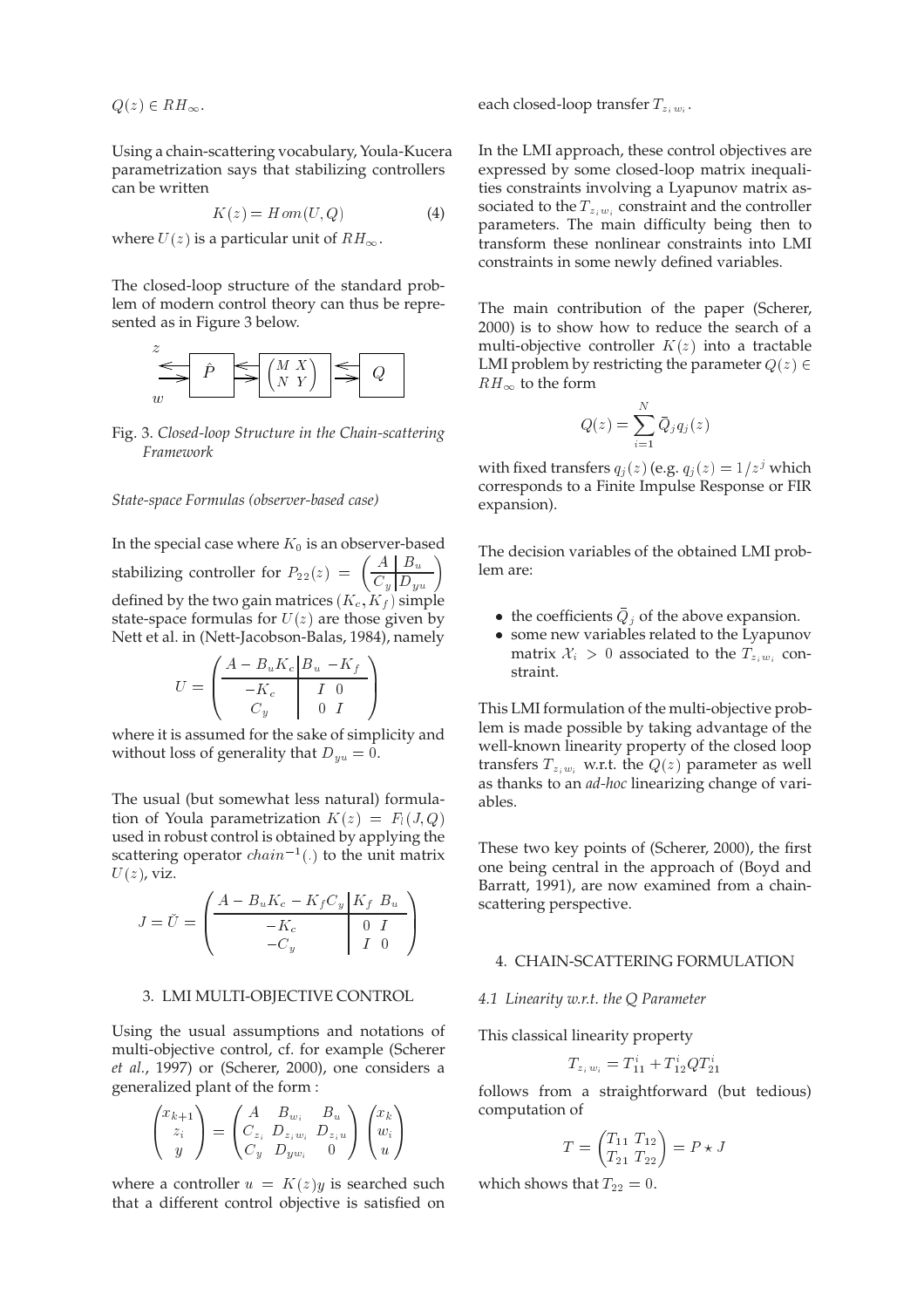This result is immediate in the chain-scattering formalism: from Youla-Kucera parametrization (3) and Figure 3, one has

$$
T_{z_i w_i} = Hom(\hat{P}, K) = Hom(S, Q) \text{ with}
$$

$$
S = \begin{pmatrix} S_{11} & S_{12} \\ S_{21} & S_{22} \end{pmatrix} = \hat{P} \cdot U
$$
and 
$$
S_{21} = -P_{21}^{-1} P_{22} M + P_{21}^{-1} N = 0,
$$
as : 
$$
P_{22} = N M^{-1}.
$$

While the above are classical results, it should also be mentionned that any factorization:

 $\hat{P} = \begin{pmatrix} S_{11} \;\; S_{12} \ 0 \;\; S_{22} \end{pmatrix}$  .  $U^{-1}$ , with  $S_{11}$ ,  $S_{12}$ ,  $S^{-1}_{22}$  stable and U a unit of  $RH_{\infty}$ , yields to a (possibly alternative) parametrization of all stabilizing controllers in the form (4), cf. (Ball-Helton-Verma, 1991).

#### *4.2 Linearizing Change of Variables*

A major contribution of (Scherer, 2000) was to observe that if for each constraint on the transfer  $T_{z_iw_i}$  is associated a Lyapunov matrix partitioned according to the closed-loop equations:

$$
\mathcal{X}_i = \begin{pmatrix} X_i & Z_i \\ Z_i^T & Y_i \end{pmatrix}
$$

Then the introduction of the new variables

$$
\begin{pmatrix} Q_i & S_i \\ S_i^T & R_i \end{pmatrix} := \begin{pmatrix} X_i^{-1} & -X_i^{-1}Z_i \\ -Z_i^T X_i^{-1} & Y_i - Z_i^T X_i^{-1} Z_i \end{pmatrix}
$$

provides an LMI solution to the multi-objective control problem. This results from the key triangular factorization

$$
\Pi_{i1}^T \mathcal{X}_i = \Pi_{i2} \tag{5}
$$

with

$$
\Pi_{i1} = \begin{pmatrix} Q_i & S_i \\ 0 & I \end{pmatrix} \qquad \Pi_{i2} = \begin{pmatrix} I & -S_i \\ 0 & R_i \end{pmatrix}
$$

Indeed, assuming that:  $T_{z_i w_i} = (\mathcal{A}, \mathcal{B}_{w_i}, \mathcal{C}_{z_i}, {\mathcal{D}}_{z_i w_i})$ and  $Q(z) = (A_Q, B_Q, C_Q, D_Q)$  it can be the shown that any matrix constraint on  $T_{z_iw_i}$  involving the terms :

$$
\mathcal{X}_i \mathcal{A}, \mathcal{X}_i {\mathcal{B}}_{w_i}, {\mathcal{C}}_{z_i}, {\mathcal{D}}_{z_i w_i}
$$

and their transpose can be translated into an LMI in  $Q_i$ ,  $S_i$ ,  $R_i$ ,  $C_Q$ ,  $D_Q$  after a proper congruence transformation involving  $\Pi_{i1}$  has been performed.

In the FIR case, one has simply  $[C_Q, D_Q] =$  $[Q_N,...,Q_0]$  . More importantly, it should be noted that the linearization relies on the fact that the pair  $(A_O, B_O)$  is supposed to be fixed.

It turns out that the change of variables presented above, and similar ones, can be readily obtained and interpreted within the chainscattering framework.

#### *4.3 Chain-Scattering Factorizations*

A basic property of the chain-scattering matrices, cf. (Kimura, 1997), is that they admit factorization of the form

$$
chain(P) = \begin{pmatrix} P_{12} & P_{11} \\ 0 & I \end{pmatrix} \begin{pmatrix} I & 0 \\ P_{22} & P_{21} \end{pmatrix}^{-1}
$$
 (6)

and

$$
dchain(P) = \begin{pmatrix} P_{12} & 0 \ -P_{22} & I \end{pmatrix}^{-1} \begin{pmatrix} I & -P_{11} \ 0 & P_{21} \end{pmatrix} \tag{7}
$$

Now if

$$
\hat{P} = dchain(P) = \begin{pmatrix} X & Z \\ Z^T & Y \end{pmatrix}
$$

one can check that  $P = \begin{pmatrix} -X^{-1}Z & X^{-1} \\ V & 2TV^{-1}Z & Z^T V^{-1} \end{pmatrix}$  $Y - Z^I X^{-1} Z Z^{I} X^{-1}$  and the factorization (7) is simply

$$
\begin{pmatrix} X^{-1} & 0 \ -Z^T X^{-1} & I \end{pmatrix} \begin{pmatrix} X & Z \ Z^T & Y \end{pmatrix} = \begin{pmatrix} I & X^{-1}Z \ 0 & Y - Z^T X^{-1}Z \end{pmatrix}
$$

which is the key (Gaussian elimination-like) factorization in (Scherer, 2000) and (5).

In other words, the linearizing change of variables  $(X_i, Y_i, Z_i) \rightarrow (Q_i, R_i, S_i)$  of (Scherer, 2000) is nothing else but the (dual) scattering operation  $\mathcal{X}_i \rightarrow \mathcal{X}_i = dchain^{-1}(\mathcal{X}_i)$  in reference to the map

$$
\begin{pmatrix} X_i & Z_i \\ Z_i^T & Y_i \end{pmatrix} \rightarrow \begin{pmatrix} -S_i & Q_i \\ R_i & S_i \end{pmatrix}
$$
 (8)

A similar factorization and a related linearizing change of variables can of course be obtained using the formula (2) and factorization (6).

#### *4.4 State-space Computations*

A state-space realization of  $\hat{P}(z) = chain(P)$ can readily be obtained from a state-space realizations of  $P(z)$  and vice-versa. One can thus assume that  $T_{z_iw_i} = Hom(S_i, Q)$  with

$$
S_i = \hat{P}_i \cdot U = \begin{pmatrix} S_{11} & S_{12} \\ 0 & S_{22} \end{pmatrix}
$$

has a state-space realization in the form

$$
S_i = \begin{pmatrix} A_1 & \hat{A} & \hat{B} & B_{1i} \\ 0 & A_2 & 0 & B_{2i} \\ \hline C_{1i} & C_{2i} & D_i & E_i \\ 0 & \hat{C} & 0 & F_i \end{pmatrix} \tag{9}
$$

 $11.1$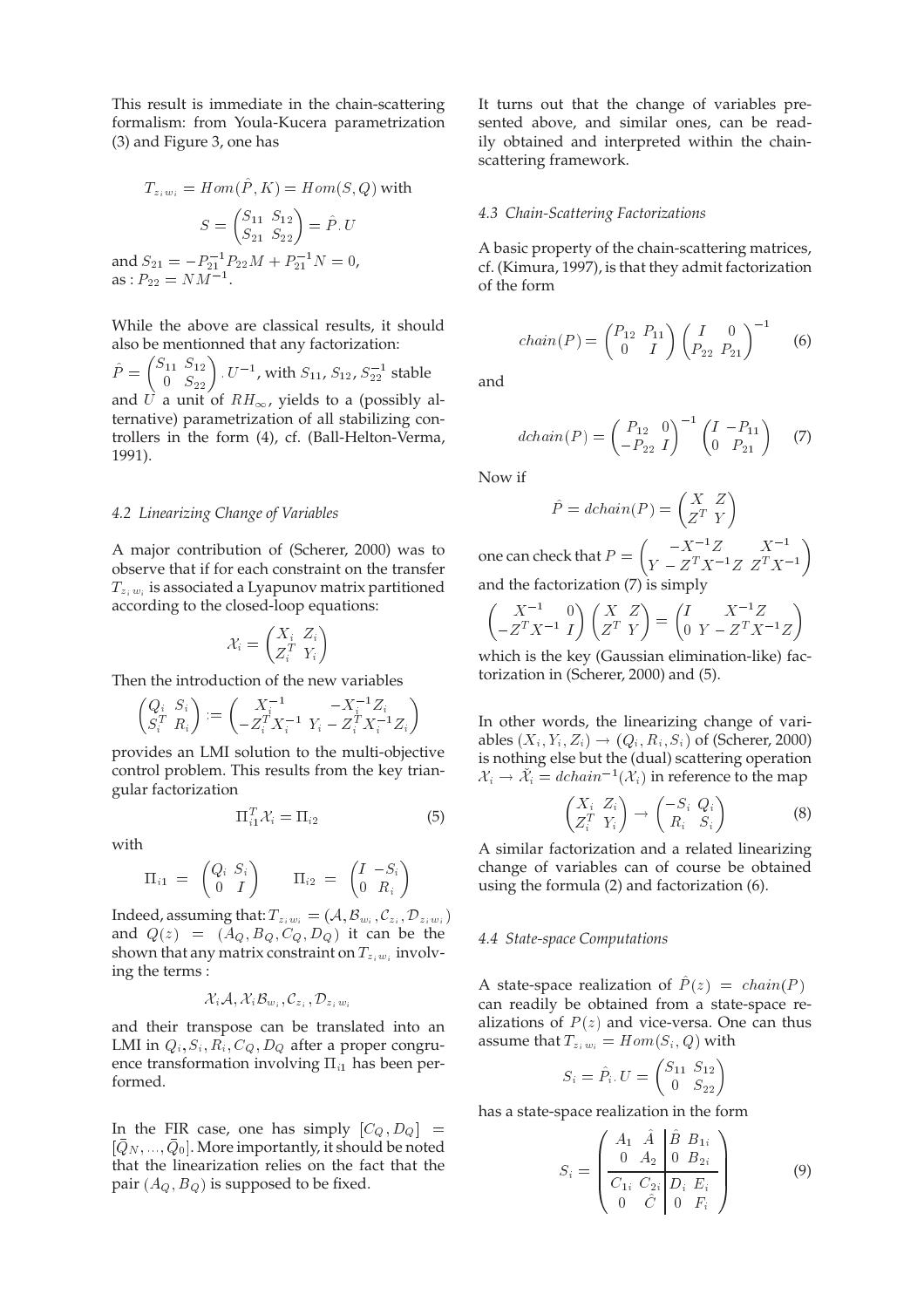Mimicking the approach in (Scherer, 2000), one can then easily show that closing the loop with a *static* feedback  $u = Ny$  gives the closed-loop representation

$$
T_{z_i w_i} = \begin{pmatrix} A_1 \ \hat{A} + \hat{B} N \hat{C} + B_{1i} \hat{C} & (\hat{B} N + B_{1i}) F_i \\ 0 & A_2 + B_{2i} \hat{C} & B_{2i} F_i \\ \hline C_{1i} \ C_{2i} + (D_i N + E_i) \hat{C} & (D_i N + E_i) F_i \end{pmatrix}
$$

The *dynamic* case where :  $Q(z) = (A_{Q}, B_{Q}, C_{Q}, D_{Q})$ fits into the above framework by setting :

$$
u = N\tilde{y} = [C_Q D_Q] \begin{pmatrix} x_Q \\ y \end{pmatrix}
$$

and by incorporating the fixed  $(A_Q, B_Q)$  matrices into the terms  $A$  and  $B$  in (9).

Then just like in (Scherer, 2000), direct computations show that the quantities :

$$
\Pi_{i1}^T\mathcal{X}_i\Pi_{i1} \;,\; \Pi_{i1}^T\mathcal{X}_i\mathcal{A}\Pi_{i1} \;,\; \Pi_{i1}^T\mathcal{X}_i\mathcal{B}_{wi} \;,\; \mathcal{C}_{zi}\Pi_{i1}
$$

and their transpose are linear expressions of the variables  $Q_i$ ,  $R_i$ ,  $S_i$ ,  $C_Q$ ,  $D_Q$ .

#### *4.5 Parametrization of the Q Parameter*

Limiting the search of the parameter  $Q(z) \in$  $RH_{\infty}$  to the form  $\sum \bar{Q}_jq_j(z)$  is essential in order to transform the multiobjective control problem into a tractable LMI problem. It turns out however that this is also the main limitation of the approach as high order expansions might be necessary, due notably to the fact that the pole structure is fixed through the pair  $(A_Q, B_Q)$ .

The chain scattering framework can be useful in this important issue. Indeed a FIR expansion is nothing but a cascade expansion of the form

$$
Q(z) = Hom(\Theta_1(z)... \Theta_{N-1}(z), \Theta_N)
$$

with

$$
\leftarrow \qquad \Theta_1 \qquad \qquad \Longleftrightarrow \qquad \Theta_{N-1} \qquad \Longleftrightarrow \qquad \Theta_N
$$

Fig. 4. *Cascade Representation of* Q(z)

$$
\Theta_j(z) = \begin{pmatrix} I & \bar{Q}_j \\ 0 & I \end{pmatrix} \begin{pmatrix} I & 0 \\ 0 & z^{-1} \end{pmatrix} \text{ and } \Theta_N = Q_N.
$$

The above remark stresses the *recursive* nature, cf. (Antoulas, 1986) of the problem at hand which needs to be further exploited. It also suggests that other cascade expansions might be more judicious, like the one resulting from the classical Schur algorithm, viz.

$$
\Theta_j(z) = \begin{pmatrix} K_j^* & K_j^c \\ K_j^c & -K_j \end{pmatrix} \begin{pmatrix} I & 0 \\ 0 & z^{-1} \end{pmatrix}
$$

with 
$$
K_j^c = (I - K_j^2)^{1/2}
$$
 and  $\Theta_N = K_N$ .

The matrices  $K_j$  are usually called the Schur or reflection coefficients associated to  $Q(z)$  and are obtained by the tangential Schur algorithm, see e.g. (Ball *et al.*, 1990). While the main advantage of using the FIR coefficients  $Q_j$  is that they allow a direct LMI treatment of the multi-objective control problem, the use of reflection coefficients  $K_i$  yields a more compact description of the free parameter  $Q(z)$ .

The Schur algorithm is indeed known to provide a compact ( IIR and actually continued fractionlike) representation of the stable rational plants. They moreover can be used to completely describe the differential stucture of the sub-space  $RH_{\infty}$  made of the all-pass functions for which they can provide charts, cf. (Alpay-Baratchart-Gombani, 1994).

Using the local coordinates of these charts it becomes thus possible to perform some optimization search within the manifold  $RH_{\infty}$ . Encouraging results have already been obtained in that direction, for  $L_2$  approximation problems see (Marmorat-Olivi-Hanzon-Peeters, 2002) and (Hanzon-Olivi-Peeters, 2003).

In the multiobjective problem studied here, this optimization concern the poles of the *lossless part* of  $Q(z)$  via the matrices  $(A_Q, B_Q)$  and can be performed within a sequence of LMI problems. This work is currently under investigation and will be reported later, cf. (Marmorat-Olivi-Drai, 2004).

#### *4.6 Extensions*

It should also be noted that the proposed interpretation for the change of variables of (Scherer, 2000) is not restricted to the Youla-Kucera approach. Indeed the one proposed in (Scherer, 2001) for the so-called structured case can also be obtained likewise.

More precisely the map:  $\mathcal{X} \rightarrow R = R^t =$  $(R_{ij})_{i,j=1...3}$  defined by the key factorization property

$$
\begin{pmatrix}\nR_{11} & 0 & 0 \\
R_{12}^T & I & 0 \\
R_{13}^T & 0 & I\n\end{pmatrix}\n\mathcal{X} = \begin{pmatrix}\nI & -R_{12} & -R_{13} \\
0 & R_{22} & R_{23} \\
0 & R_{23}^T & R_{33}\n\end{pmatrix}
$$

can be obtained by a "reversing arrows process" that generalizes the dual-scattering operation and is illustrated in Figure 5 below.